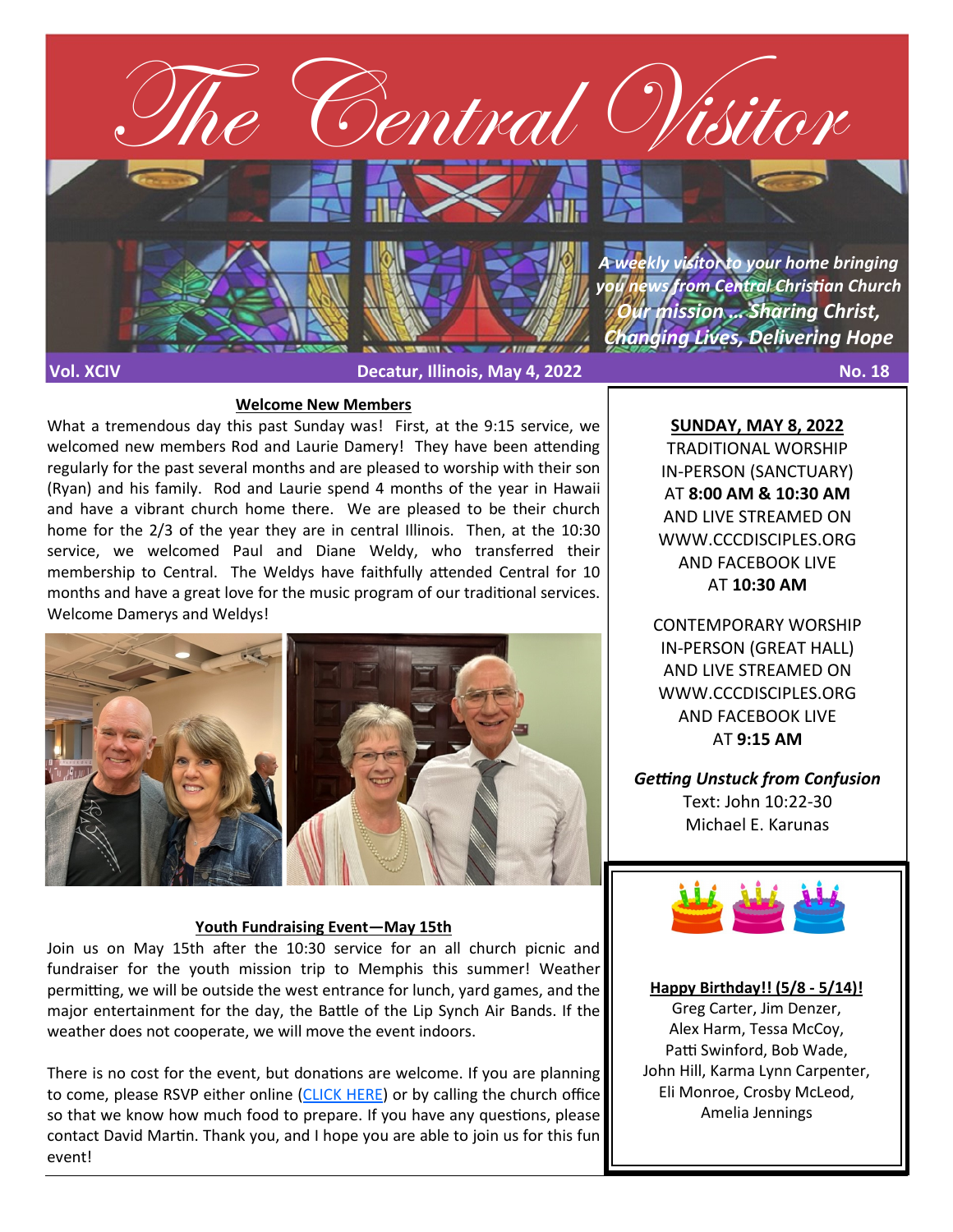# Minister's Article

# **Women's Celebration!**

Friday, May 6, 2022 at 6:00 p.m. We will be celebrating women and quilts in the Great Hall that evening. Tickets are still available; \$6.00 for adult meals; \$4.00 for children's meals. Hope to see you there!

# **WE CELEBRATE OUR CHURCH STAFF!**

Dorcas Disciples (all mission-focused Central women) will host a Staff Appreciation Luncheon at 12 noon on May  $17<sup>th</sup>$  in the Great Hall. Disciples will gather at 11:15 a.m. for a brief business meeting and then celebrate the dedicated service of our church staff with a yummy lunch at noon. Ellen Damery, Preschool Director, will give us a quick report on the fall restart of our terrific preschool! Please RSVP by Monday, May 9th to Nancy Ellen Taylor at 217 -872-9174 or [xstr@sbcglobal.net](mailto:xstr@sbcglobal.net) to make sure we have enough delicious food. Hope to see you May 17th!

# **Kiwanis Chicken Dinner**

The early-bird and noon Kiwanis clubs will be holding a Nelson's Chicken Dinner fundraiser on Wednesday, May 18 with Central being the pick-up location. Each meal order is \$12.00 and meals can be picked up between 3:30 – 8:00 p.m. Orders can be made online by using the link below and must be made by May 11 at noon. **Fundraiser** [Food | Nelson's Catering | Spring](https://nelsonscatering.com/kiwanis)[field IL \(nelsonscatering.com\)](https://nelsonscatering.com/kiwanis)

# **Upcoming Concerts at Central**

*Sunday, May 15, 2022, 3 p.m. and 7 p.m.* **Opus 24 Spring Choral Concerts**

# **Spring Events for Children, Youth, and Families**

Sunday, May 22 8:00, 9:15 and 10:30 services – Graduation Sunday. We will celebrate the end of the school year for all students of all ages!

# *Setting the Table*

Every three years, in addition to the annual fall Stewardship Campaign which collects estimates of giving and prepares an operating budget for the coming year, Central has undertaken rolling three-year capital campaigns as well. These began during the ministry of my predecessor, Charles Watkins, and have been a tremendous blessing to our congregation's ministry. The capital campaigns begin on July 1 and end June 30 three years later. They are "rolling" because one three-year campaign "rolls" into the next. For the last several decades, Central has been able to embrace both a robust annual operating budget *and* keep the building and grounds in tremendous shape because of these capital campaigns.

Since 2015, when we undertook the remodel of our Friendship Center, West Entrance, and Administrative wing, part of all campaigns have had (and will have) elimination of that debt as part of their focus. However, we have also been able to provide upgrades to our building along the way. And perhaps most impressively is the fact that 10% of *all* campaign receipts is dedicated to outreach. Here is what the last two (2) campaigns have looked like:

| 2016-2019            |  | <b>Pathways to Possibilities</b>                        | Goal: \$550,000 |
|----------------------|--|---------------------------------------------------------|-----------------|
| Additional projects: |  | Security system (doors, cards and cameras); Friendship  |                 |
|                      |  | Center / Café – audio and visual                        |                 |
| Outreach recipients: |  | Baby Talk, Good Samaritan Inn, Webster Cantrell Hall,   |                 |
|                      |  | Dove, Oasis                                             |                 |
|                      |  |                                                         |                 |
| 2019-2022            |  | Preserving our Past, Preparing our Future               | Goal: \$550,000 |
| Additional projects: |  | West Entrance Elevator (replace); Great Hall (repaint); |                 |
|                      |  | Ramp Entrance (upgrades)                                |                 |
| Outreach recipients: |  | Baby Talk, Good Samaritan Inn, Webster Cantrell Hall,   |                 |

Dove, Oasis *Note: for the outreach portion of this campaign, we invited the above-listed groups to make presentations of need and then distributed funds accordingly.* 

I wanted to take the opportunity here to introduce the theme and goal of four newest, and upcoming, campaign, along with a few notes about it.



# 2022-2025 *Setting the Table* Goal: \$475,000

- Dates: July 1, 2022 – June 30, 2-2025

- The **theme** represents both looking forward and anticipating a future that is to come, as well as the work needed to prepare for such a future.

*(continued on page 3…)*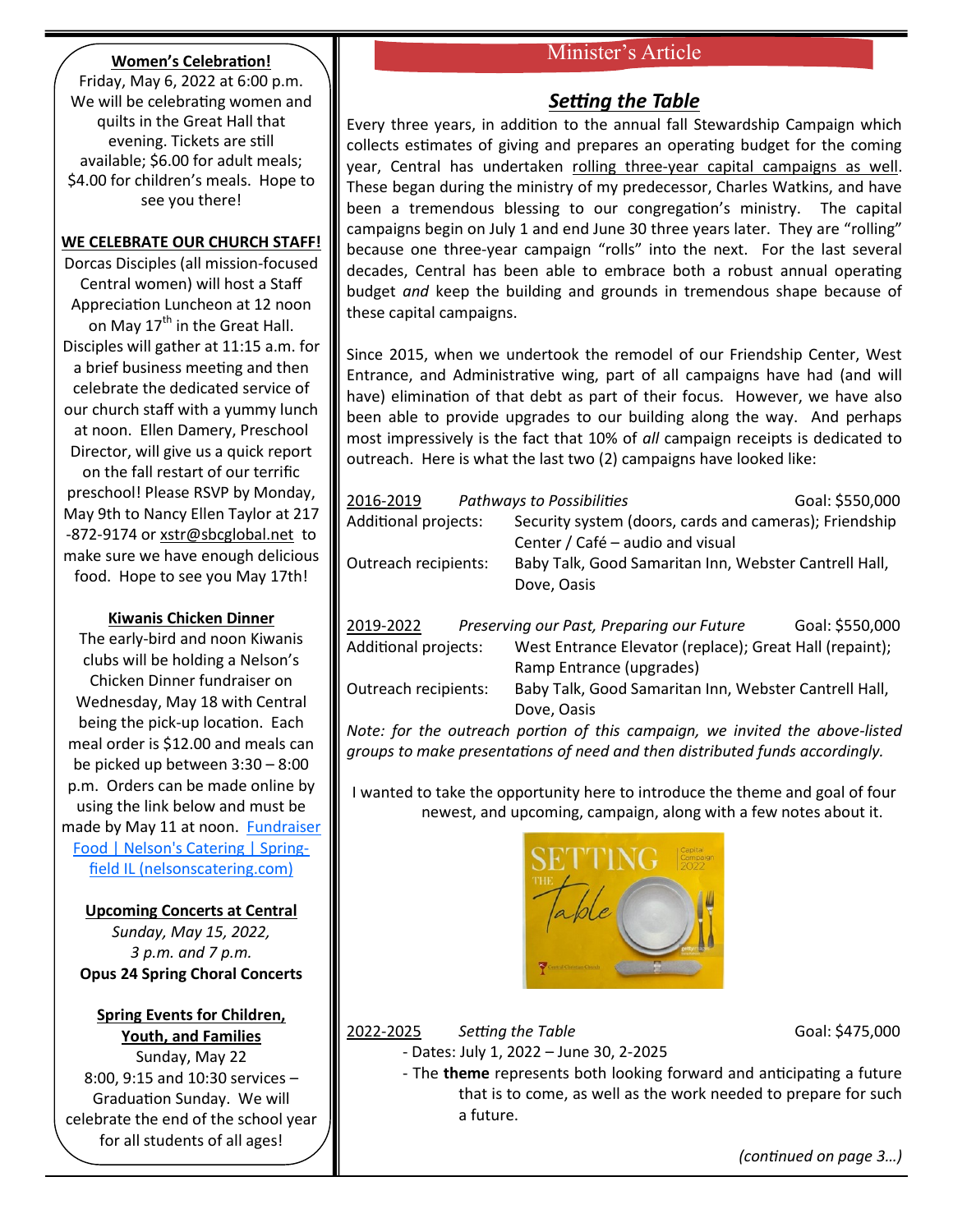- The **overall goal** is lower than in past years, which the Trustees hope conveys an understanding of the toll the global pandemic has taken on all of us.
- The break-down of the campaign's goal will be as follows:
	- \$230,000 toward debt reduction (at the end of this campaign, we anticipate having 81% of the debt paid)
	- \$197,500 toward new projects (*we will post the proposed new projects in next week's Visitor*)
	- \$47,500 toward outreach

Our campaign committee would like to invite everyone to one of three (3) roundtable presentations where more specifics about the campaign will be shared. Everyone is invited to attend and an RSVP is not required. Simply show up and some of our committee members will provide you with information and answer any and all questions.

| Sunday May 15  | $9:15$ a.m.  | Connection Café |
|----------------|--------------|-----------------|
| Sunday May 15  | $10:30$ a.m. | Connection Café |
| Tuesday May 17 | 6:00 p.m.    | Connection Café |

*-* Blessings – Michael

### **Capital Campaign Roundtable Presentations**

Make sure to come to one of the Roundtable Presentations for our new capital campaign – *Setting the Table, 2022-2025.* All will be held in the Connection Café. The fact that the Sunday presentations are in the morning is meant to accommodate worshippers at our different services. If you cannot make one of the dates we have listed, please contact the office and we will do what we can to accommodate you.

| Sunday  | May 15 | $9:15$ a.m.  |
|---------|--------|--------------|
| Sunday  | May 15 | $10:30$ a.m. |
| Tuesday | May 17 | 6:00 p.m.    |

# **INVITATION TO ATTEND ECCLESIA/FELLOWSHIP ADULT SUNDAY SCHOOL CLASS**

During the pandemic, the Ecclesia/Fellowship Adult Sunday School Class suspended meeting as a class. We are reorganizing and would like for you to join us. We enjoy fellowship and Bible study using the "Seasons of the Spirit" Revised Common Lectionary materials. We would love to have you join us. Just show up and you will be warmly welcomed! Hope we see you there!

> When: May 15, 2022 Where: Room 340 Time: 9:15-10:15a.m.

# **Volunteers Needed May 14 at Good Samaritan Inn**

 Volunteers from Central Christian will prepare and serve lunch at the Good Samaritan Inn on Saturday, May 14th. The crew needs 5-6 workers 8 a.m. to 10:30 a.m. for food preparation and 12-14 people for serving lunch 11 a.m.— 1 p.m. And all workers are invited to stay and enjoy lunch after the serving line closes! If you can help, please sign up at www.cccdisciples.org/resources/ events/ or click [HERE](https://cccdisciples.shelbynextchms.com/external/form/38e9100d-10b1-486f-9f99-11ac163a87a2) or call the church office. A sign-up sheet will also be available at the Welcome Center.

 Dave Wagner, (217) 433-2367, and Shirley Swarthout, (217) 620-3246, head up Central's volunteer team. Please contact one of them if you have questions.



#### **Sunday (8) Imboden Worship Baby Dedication**

 8:00-Traditional Worship, Sanctuary 9:15-Contemporary Worship, Great Hall

 & Facebook Live & Live Stream 10:30-Traditional Worship, Sanctuary & Facebook Live & Live Stream

#### **Monday (9)**

 12:30-Women's Book Club, Panera 1:00-Golden K, Disciples Room 5:00-Elder Planning

#### **Tuesday (10)**

 7:00-Journeymen, Connection Café 9:30-Christcare Stitchers, 3R 5:30-Women's Book Club, Panera 6:00-Capital Campaign Committee, C.C. 6:30-Opus 24 rehearsal, Sanctuary 7:00-Millikin Heights, Disciples Room

#### **Wednesday (11)**

 10:00-Ministers' Meeting 1:30-Prayer Shawl Ministry, C. Café 5:00-Elders, Great Hall

#### **Thursday (12)**

 10:00-Alanon, 340 4:00-Journeymen 2, Connection Café 5:00-Koinonia, 412 5:00-Scholarship Committee, 401 6:00-Brass Choir, Disciples Room 7:00-Chancel Choir, Choir Room

**Friday (13)**

# **Saturday (14)**

 8:00-Good Samaritan volunteering **Sunday (15)**

 8:00-Traditional Worship, Sanctuary 9:15-Contemporary Worship, Great Hall & Facebook Live & Live Stream

 9:15-Capital Campaign Roundtable, C.C. 10:30-Traditional Worship, Sanctuary

 & Facebook Live & Live Stream 10:30-Capital Campaign Roundtable, C.C.

 12:00-All-Church Youth Missions Fundraiser Picnic

- 3:00-Opus 24 30th anniversary concert, Sanctuary
- 7:00-Opus 24 30th anniversary concert **Sanctuary**

#### **Counting On You Sunday, May 1, 2022**

Total worshipping online = 139 Total worshipping in-person = 246